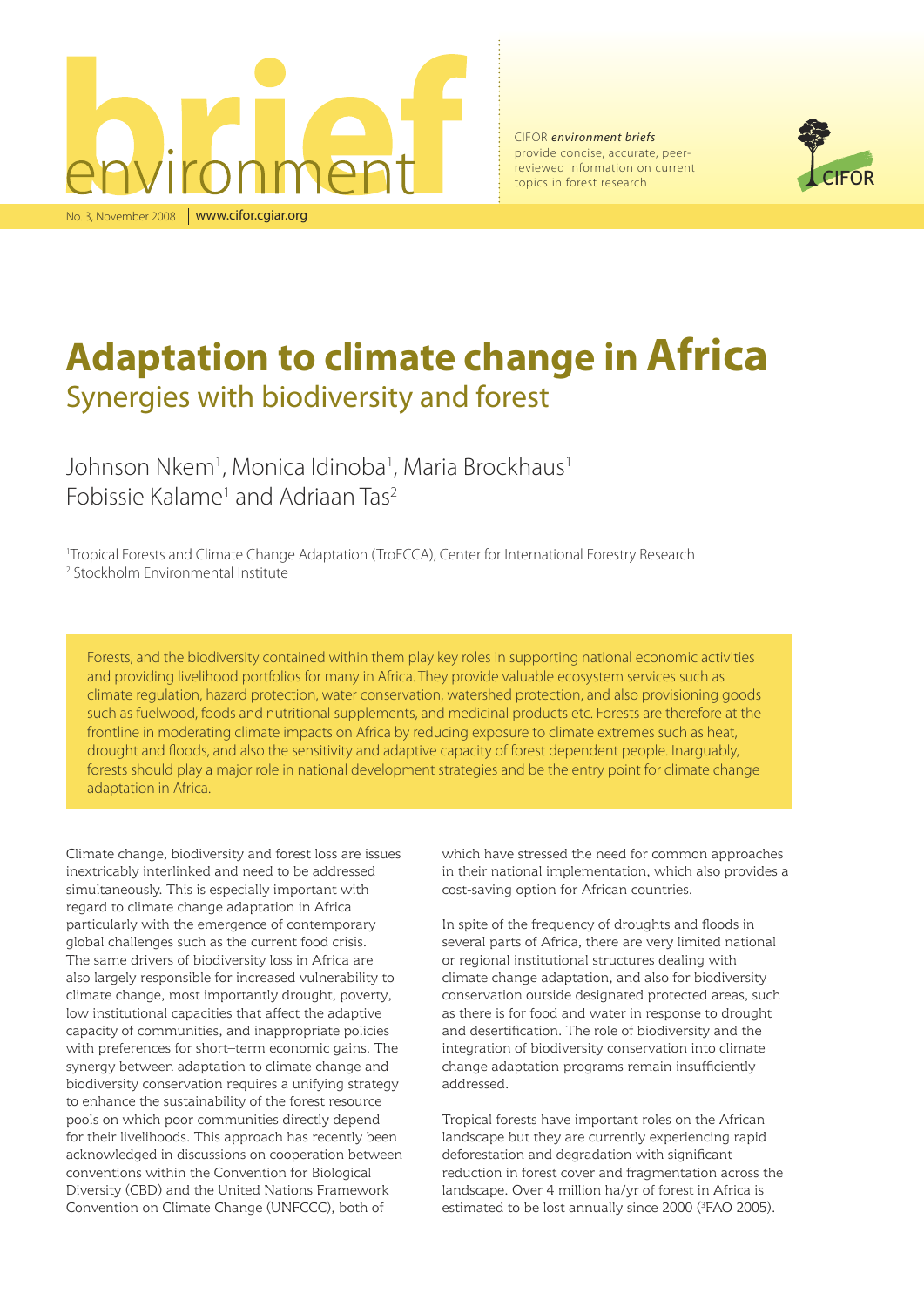



African Tropical Forests, Cameroon

Carbon emissions resulting from this annual loss in forest and other vegetation are estimated to range from 440 to over 1200 Mt  $CO<sub>2</sub>/yr$  in sub-Saharan Africa (IPCC (2007)).

Tropical forests provide livelihood opportunities for over 1.6 billion people worldwide living in extreme poverty (4 UNCCD *et al.* 2004). They also provide an indispensable asset for contributing to national poverty reduction strategies and, consequently, the realization of some of the millennium development goals (MDG 1 and 7) in developing countries.

Forest ecosystems in tropical Africa are important repositories for vital livelihood resources and ecosystem services, and, at the same time, constitute major wildlife habitats including corridors that allow for migration facilitating coping with climate risks. The biodiversity of tropical forests in Africa is being threatened by a range of human activities such as mining, habitat loss due to conversion to agricultural land and logging, over-exploitation for fuel wood, food, medicinal plants, overgrazing, water catchment and river channel destructions some of which are in response to climate change pressures. Such activities



Fuelwood, one of Non-Timber Forest Products in Africa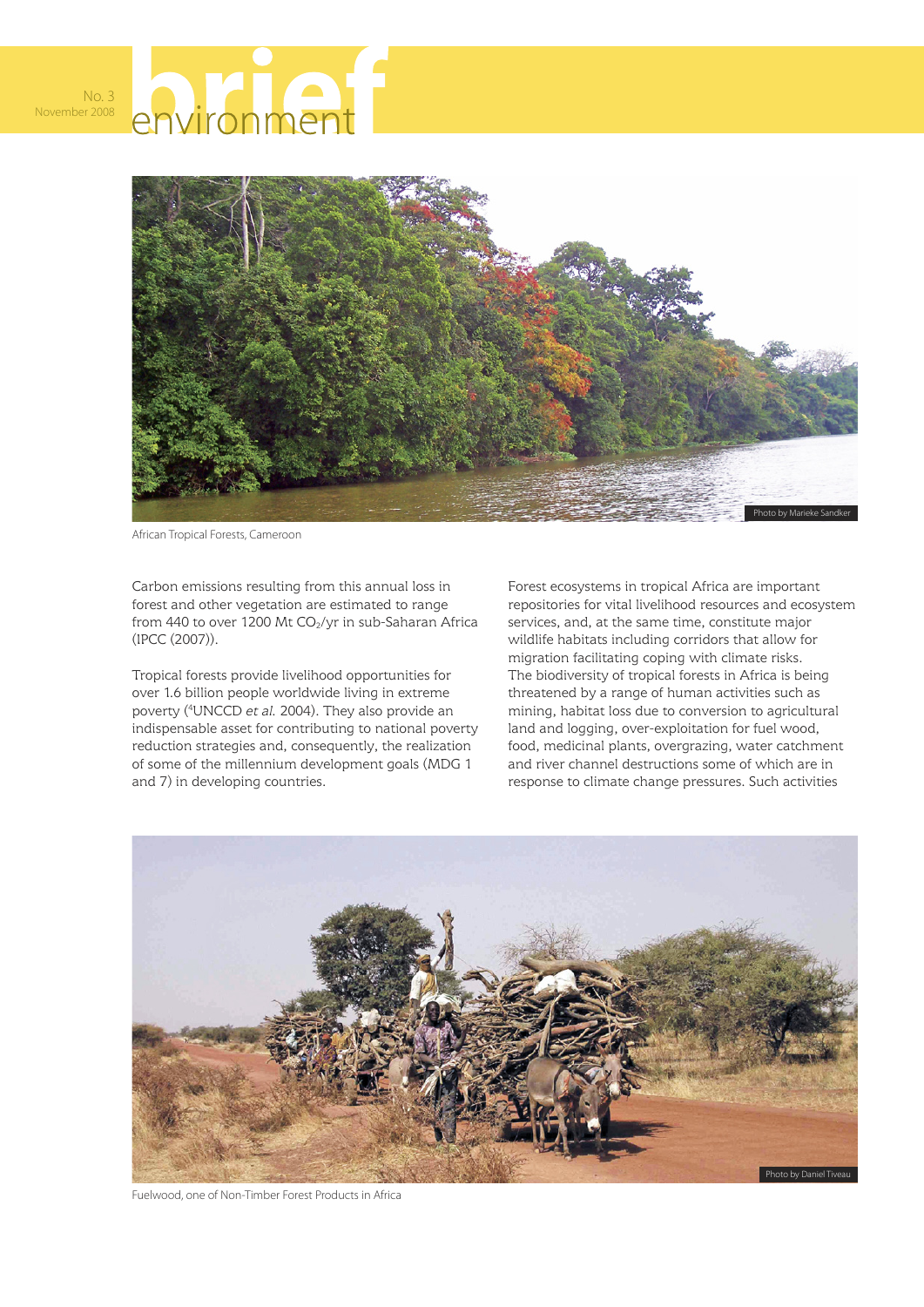

No. 3 November 2008

have resulted in habitat modifications and the loss of endemic species and have also endangered other species.

Several studies and predictive models have strongly emphasized the vulnerability of African tropical forest biodiversity to various climate change scenarios, and the resulting direct consequences on wildlife populations, and the livelihoods of humans. Such loss of biodiversity amplifies the vulnerability of the continent to the impacts of climate change. According to the IPCC<sup>1</sup>, although there are some conservation plans for ecosystems and biodiversity implementation in many parts of the world, these plans have failed to consider current and projected climate change impacts. The conservation of biodiversity is strongly targeted at protected areas, yet adaptation options need to be designed and executed outside these areas, particularly in complex human-dominated landscapes. Climate change adaptation strategies in Africa should therefore simultaneously have an integrated plan for biodiversity conservation and livelihood adaptation strategies that match local resource use patterns without jeopardizing the resilience of the forest ecosystem to climate change impacts.

## Recommendations for synergies with biodiversity and forests

- 1) It is important to recognise the linkages between biodiversity loss and vulnerability to climate change in Africa, and how these could exacerbate poverty and further compromise food security
- 2) Adaptation strategies should encourage the conservation of habitats and biodiversity (fauna and flora) that underlies livelihood adaptation especially in rural areas
- 3) There is need to provide and support participatory actions and multi-stakeholder discussion platforms that encourage the integration of biodiversity conservation into climate change adaptation strategies, and beyond protected areas
- 4) It is essential to build the capacities of actors, sectors and institutions in their use and management of multiple forest resources across scales (local, national and regional) and over time in order to balance economic growth and livelihood adaptation without jeopardising the resilience of the forest ecosystem to climate change
- 5) Implement institutional arrangements and governance structures that promote synergy in the planning and implementation of agro-ecosystems and forestry programmes for mitigation and adaptation projects to derive maximum benefit to the environment as well as the local communities or economies
- 6) Encourage afforestation and reforestation programmes that are in compliance with climate, community and biodiversity standards
- 7) Building regional institutional capacity and decisionsupport systems for managing transboundary resources that ensure quality, regulation capacity and demand in the use of resources
- 8) Planning management strategies that are long-term and dynamic, and which encourage the sharing of information, intelligence and experiences in tracking natural resource flow across territorial boundaries in curbing illegal trade and practices that affect biodiversity conservation and adaptation.
- 9) Integrate landscape approaches in land use management to avoid maladaptation in other sectors and section of the communities



Multi-stakeholders Meeting, Burkina Faso

## The significance of synergies with biodiversity and forests

The significance in jointly addressing biodiversity and forests for adaptation to climate change in Africa include:

- The linkages between livelihood benefits of biodiversity conservation and climate change adaptation could serve as incentives for change of practices such as bush burning and overgrazing that could result in maladaptation
- A space for a direct impact in policy implementation is expected as new forest governance reform schemes are currently ongoing in Africa such as the Forest Law Enforcement Governance and Trade (FLEGT)
- Building climate change adaptation capacity into transboundary resource management strategic plans will reinforce regional initiatives such as wildlife corridors (e.g. Northern Savannah Biodiversity Conservation Project), river basin authorities (e.g. Nile, Niger Rivers), and forest management (e.g. Congo Basin Forests) in response to climate variability in Africa